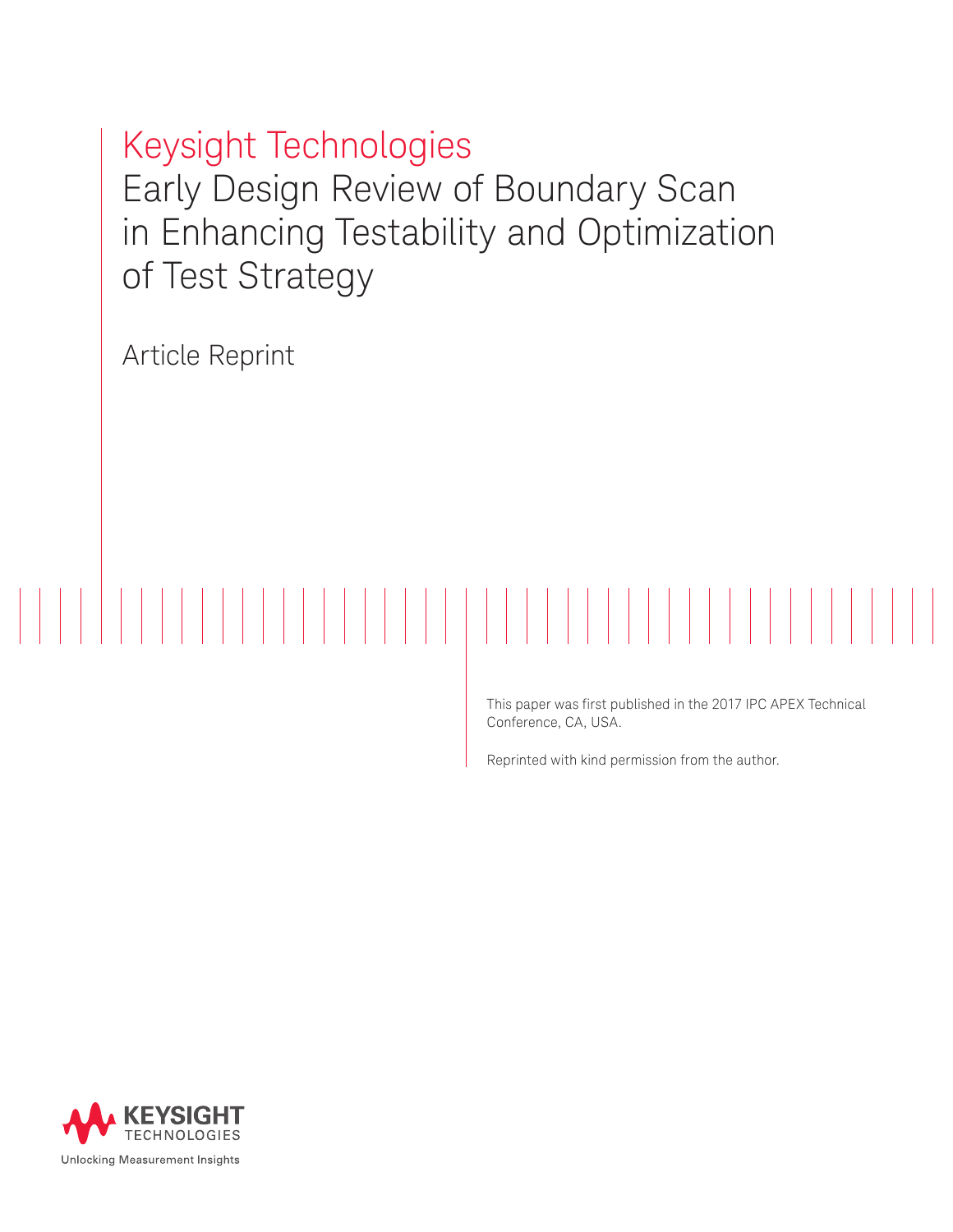



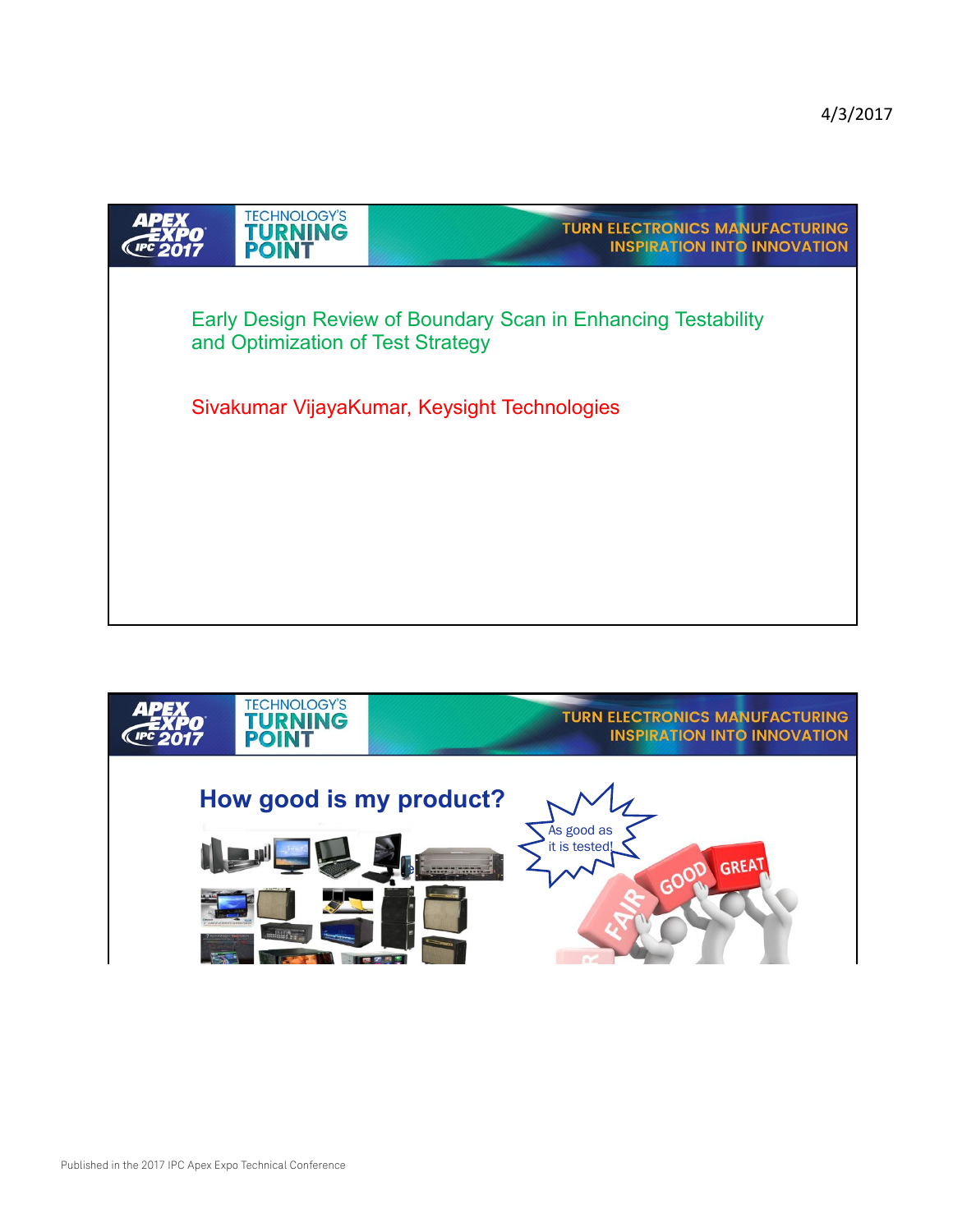

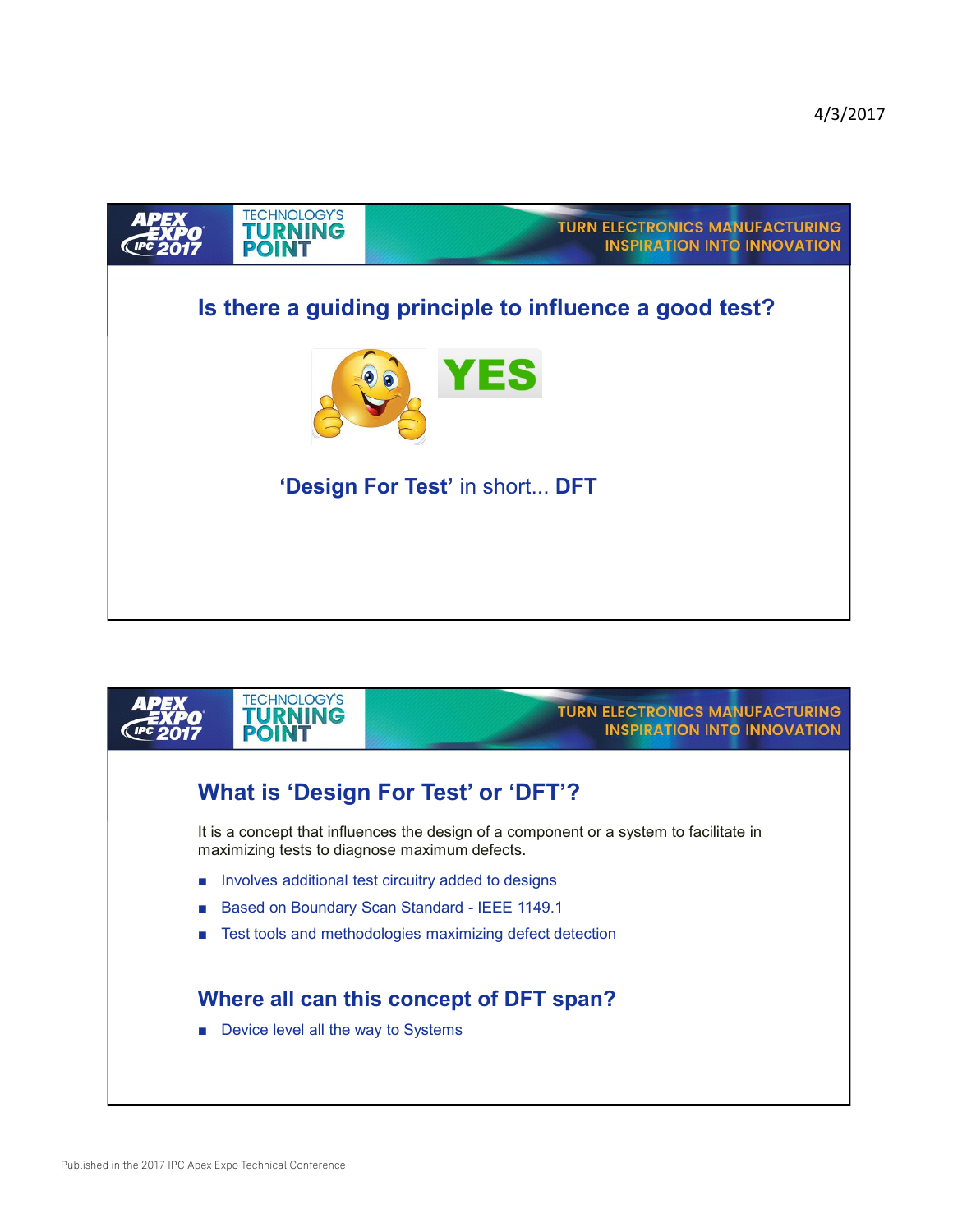

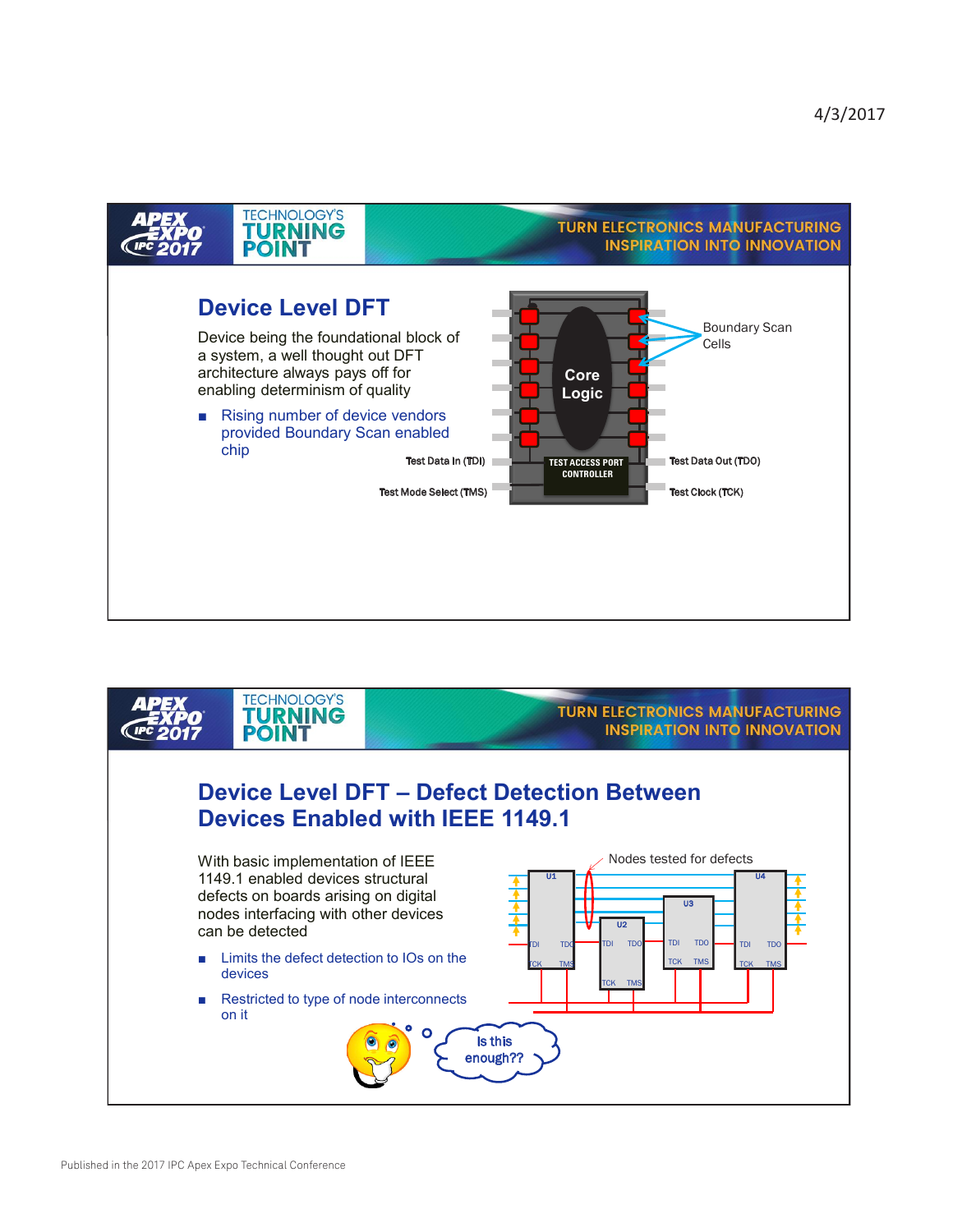

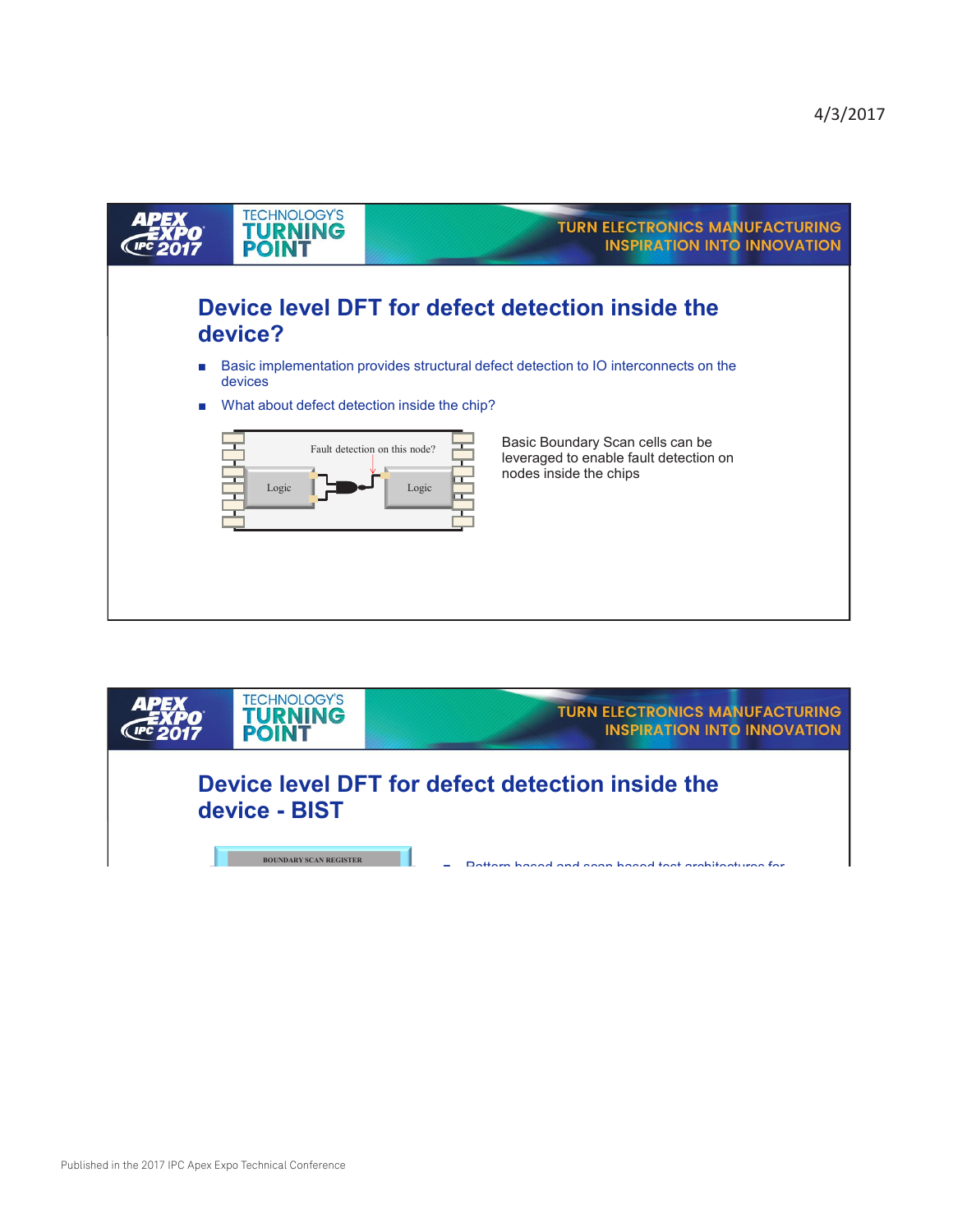

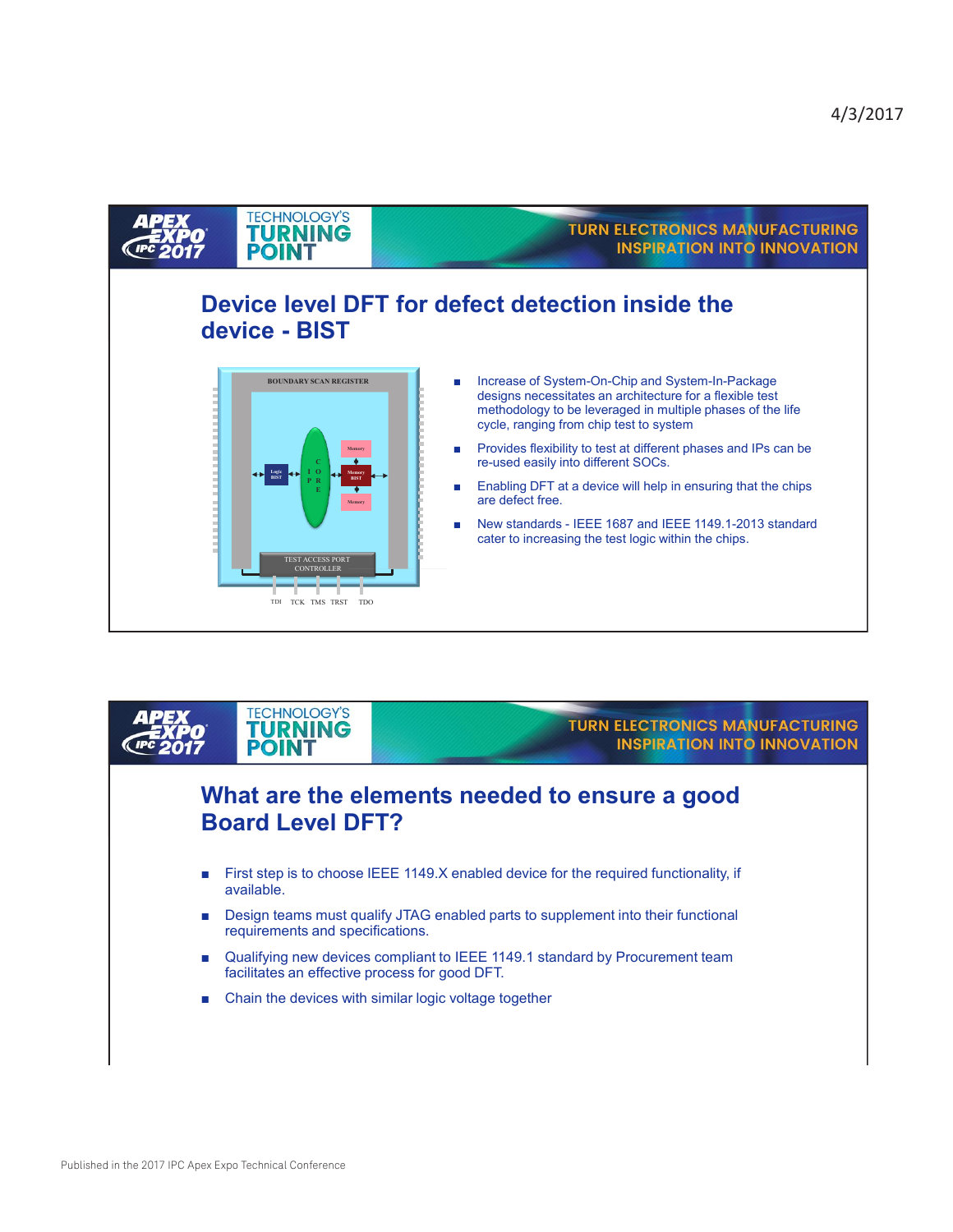



## **TURN ELECTRONICS MANUFACTURING INSPIRATION INTO INNOVATION**